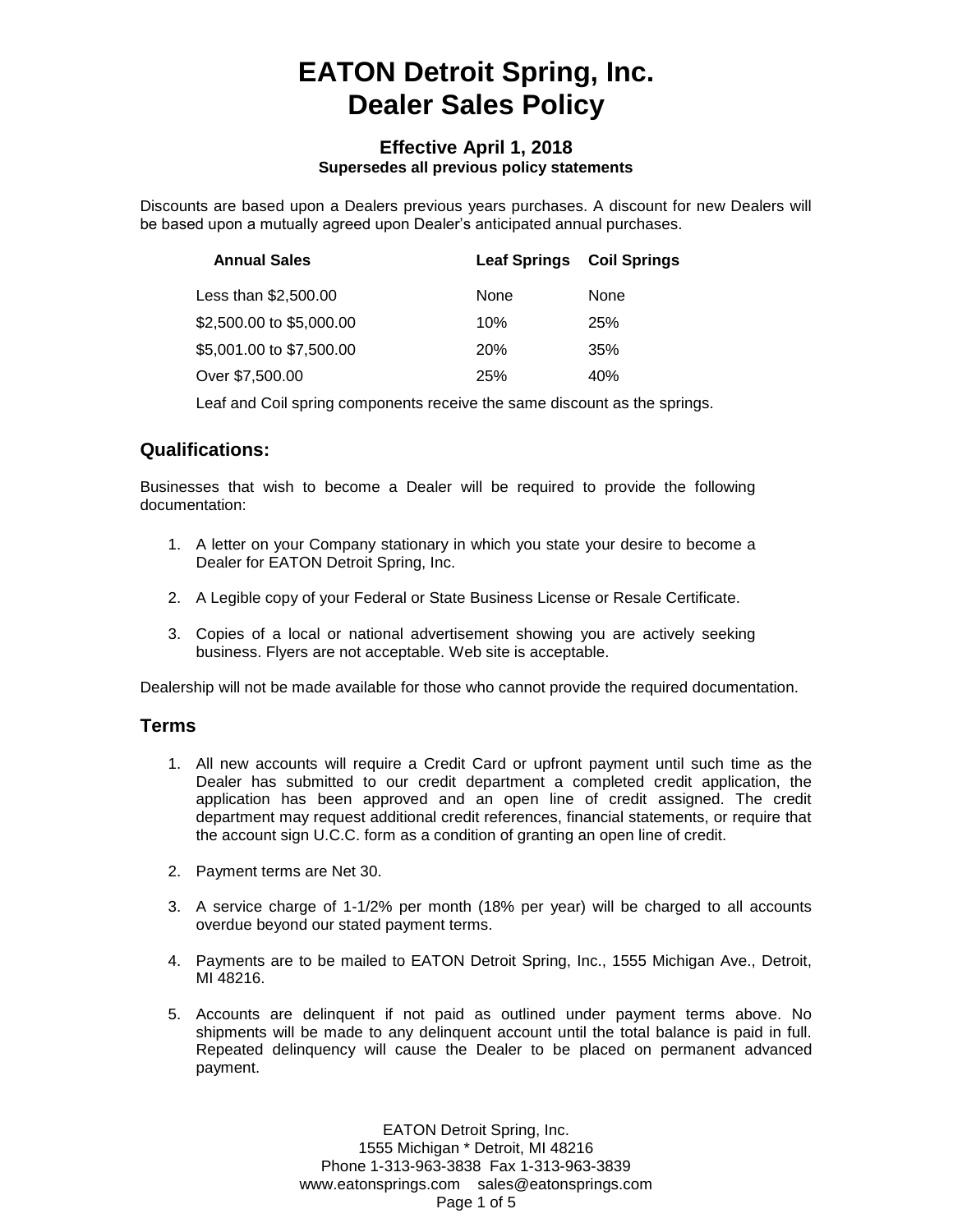6. Should an account become delinquent, the Dealer will be responsible for all attorney fees and other costs of collection.

## **Returned Checks**

All customers whose checks are returned unpaid to EATON Detroit Spring, Inc. will be charged a \$35.00 handling fee. Any discounts previously taken will automatically be disallowed and the full amount will be considered delinguent if not received by the  $25<sup>th</sup>$  of the month.

## **Ordering Information**

Orders are accepted by phone, fax, e-mail, on-line and through your field sales representative. Our normal business hours are 8:00 am to 5:00 pm Eastern Time Monday through Thursday and 8:00 am to 4:30 pm Friday. Office is closed Saturday and Sunday and all major Holidays.

| <b>Order line</b> | 1-313-963-3839               |
|-------------------|------------------------------|
| <b>Fax line</b>   | 1-313-963-7047               |
| E-mail            | sales@eatonsprings.com       |
| Web               | http://www.eatonsprings.com/ |

#### **Purchase Order Requirements**

- 1. All individual and extended pricing must be completed.
- 2. Purchase order number must be included.
- 3. Complete shipping information required.

#### **Minimum Order**

To assist in your sales efforts, we do not require a minimum order.

#### **Change Orders or Cancellations**

Orders are processed immediately upon receipt. The Dealer assumes responsibility for all shipping charges for orders that are cancelled or changed after the order has been shipped. Contact us immediately by fax or e-mail with any change or cancellation of orders.

#### **Rush Shipments**

If a rush shipment is required EATON Detroit Spring, Inc. will do its best to provide that service under the following guidelines.

- 1. Any order with an express shipping method requirement such as next day, second day or overnight express, will be shipped the same day, if possible, if the request is received before **12:00** *noon* **Eastern Time**. Orders received after 12pm will be processed and shipped the next business day.
- 2. The Dealer's purchase order must state "RUSH ORDER" and include information on the requested shipping method and time. The Dealer is responsible for all freight charges on rush orders.
- 3. EATON Detroit Spring, Inc. will choose the carrier for all rush orders.

EATON Detroit Spring, Inc. 1555 Michigan \* Detroit, MI 48216 Phone 1-313-963-3838 Fax 1-313-963-3839 www.eatonsprings.com sales@eatonsprings.com Page 2 of 5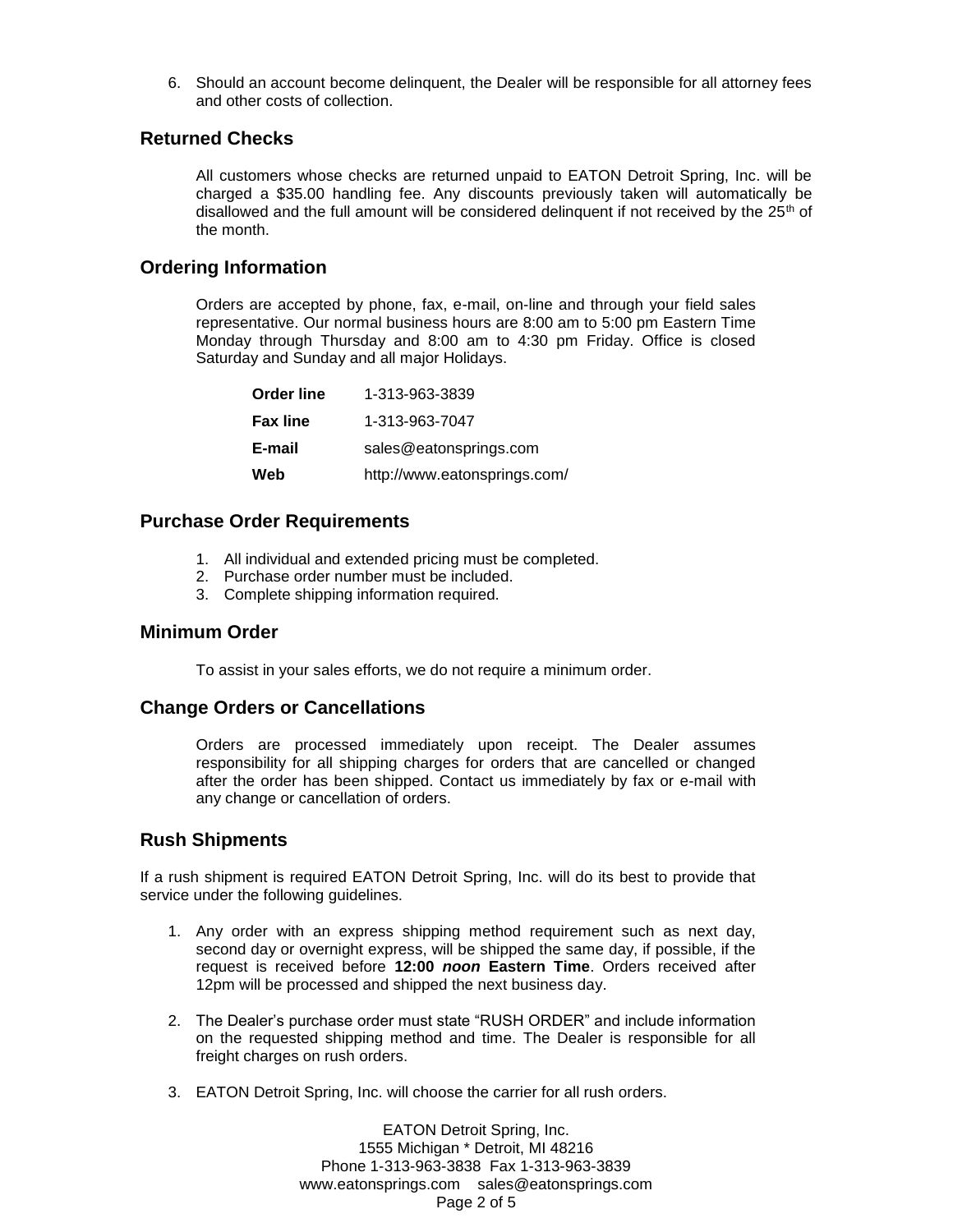## **Back Orders**

- 1. Any product placed on back order will be shipped when the product becomes available unless other arrangements have been made.
- 2. Should a Dealer decide to change the status of a back order, EATON Detroit Spring, Inc. must be notified in writing.

#### **Export Accounts**

Advance payment (wire transfers, credit card) is required for sales to export accounts. All payments are payable in U.S. funds.

## **Price Changes**

Prices are subject to change with or without notice.

## **Damaged Shipments, Shortages**

- 1. All shipments are F.O.B. Detroit, Michigan. Title passes at time of shipment. Carton shortages and damages must be claimed against the carrier at the time of delivery. To expedite processing of claims against the carriers, the Dealer must note damages on bill of lading at the time of delivery, and promptly request an inspection by the carrier or his claims agent. Dealer is advised to keep all damaged packages until the carrier inspects them. Failure to do so may result in your claim being denied.
- 2. If a shortage is found within the shipment it must be reported in writing, (mail, fax or email) within 10 days. Claims not received within this time frame will not be honored. Claims should refer to the invoice number, date of invoice, date of shipment, part number, description, and carton count.

## **Freight Policy Charges**

- 1. If not specified by the Dealer, the most efficient surface shipping method possible will be used. Dealers may specify a particular truck line or shipping method. However, any additional costs incurred by EATON Detroit Spring, Inc. will be charged back to the Dealer.
- 2. All Dealer orders will be shipped Fed Ex, US Mail or truck freight. Fed Ex and US Mail charges will be added to the invoice. Truck freight will be shipped freight collect, F.O.B. Detroit, Michigan. Dealers with pre-established third party freight billing arrangements should provide the shipper's name and third party account number. Any additional costs incurred by EATON Detroit Spring, Inc. will be charged back to the Dealer.

#### **Drop Shipments**

EATON Detroit Spring, Inc. will drop ship orders direct to the Dealer's customers at our normal rates. The Dealer's address will be used as the Return Address on the shipping label. Drop ship service is only available through Fed Ex.

Drop shipments using a Dealers Fed Ex account number may incur a \$10.00 per order handling charge.

> EATON Detroit Spring, Inc. 1555 Michigan \* Detroit, MI 48216 Phone 1-313-963-3838 Fax 1-313-963-3839 www.eatonsprings.com sales@eatonsprings.com Page 3 of 5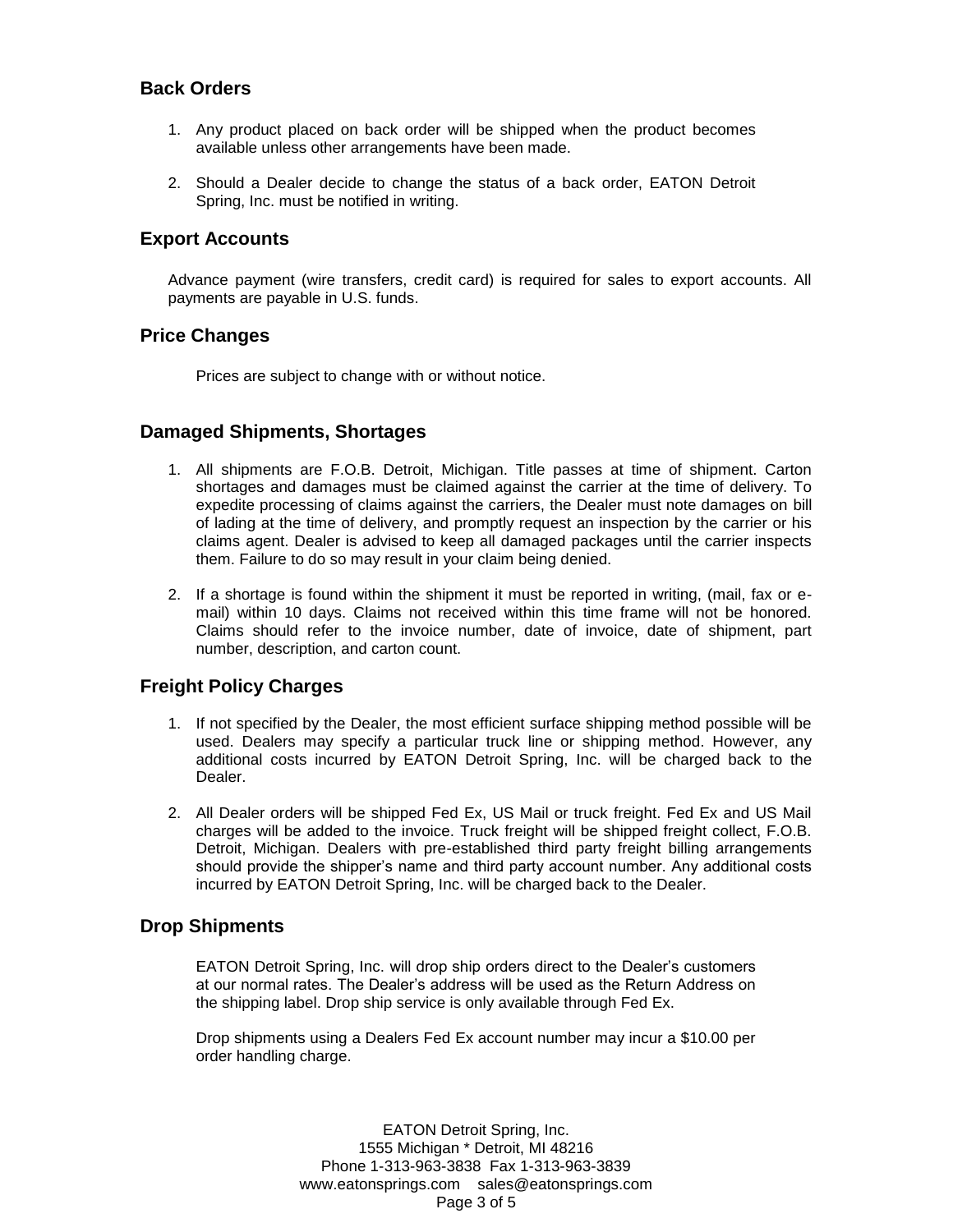# **Refused Shipments**

Any expense due to, or resulting from a refused shipment, must be borne by the Dealer. Future shipments will not be made until EATON Detroit Spring, Inc. is reimbursed for any expenses incurred for refused shipments.

#### **Liability Insurance**

At the request of the Dealer, we will furnish a certificate of insurance covering all products supplied to the Dealer by EATON Detroit Spring, Inc. There will be a \$175.00 processing fee if the Dealer wishes to be named as co-insured.

## **Warranty Returns**

- 1. Dealers may submit products for examination. Such returns are subject to the same conditions as covered in our published Limited Warranty.
- 2. Custom made product may not be eligible for warranty or return.
- 3. Prior to returning any defective product the Dealer must request and receive a Returned Goods Authorization (RGA) from EATON Detroit Spring, Inc. The defective product must be shipped prepaid.
- 4. When the product is received it will be analyzed and a final disposition will be made in accordance with our Limited Warranty in effect at the time of purchase.
- 5. Products that are deemed to be defective by EATON Detroit Spring, Inc. and are within the warranty time period will receive a full or partial credit for the value of the part depending on completeness, usage or other factors.
- 6. Only product under warranty should be included.
- 7. If it is determined that the cause of the failure was not due to a defect in material or workmanship, the part will be returned to the Dealer at their expense.
- 8. Debit memo or invoice deductions are not allowed and will be charged back to the Dealer's account.
- 9. Stock adjustment returns are processed separately. Do not combine warranty and stock adjustments. Returning both warranty parts and non-warranty parts together will result in an additional 20% restocking charge added to our normal restocking charge.

## **Stock Adjustments**

Stock adjustments are limited to 3% of the Dealer's previous year's net purchases from EATON Detroit Spring, Inc. The year of record shall be January  $1<sup>st</sup>$  through December 31st .

A 2 for 1 dollar offsetting order is required for any stock adjustments.

#### *The following are the requirements for processing stock adjustments.*

- 1. Prior to returning any product the Dealer should provide EATON Detroit Spring, Inc. with the candidate list of returns.
- 2. No discontinued, obsolete or item used as part of a display will be accepted for credit.
- 3. No custom made product are eligible for return.

EATON Detroit Spring, Inc. 1555 Michigan \* Detroit, MI 48216 Phone 1-313-963-3838 Fax 1-313-963-3839 www.eatonsprings.com sales@eatonsprings.com Page 4 of 5